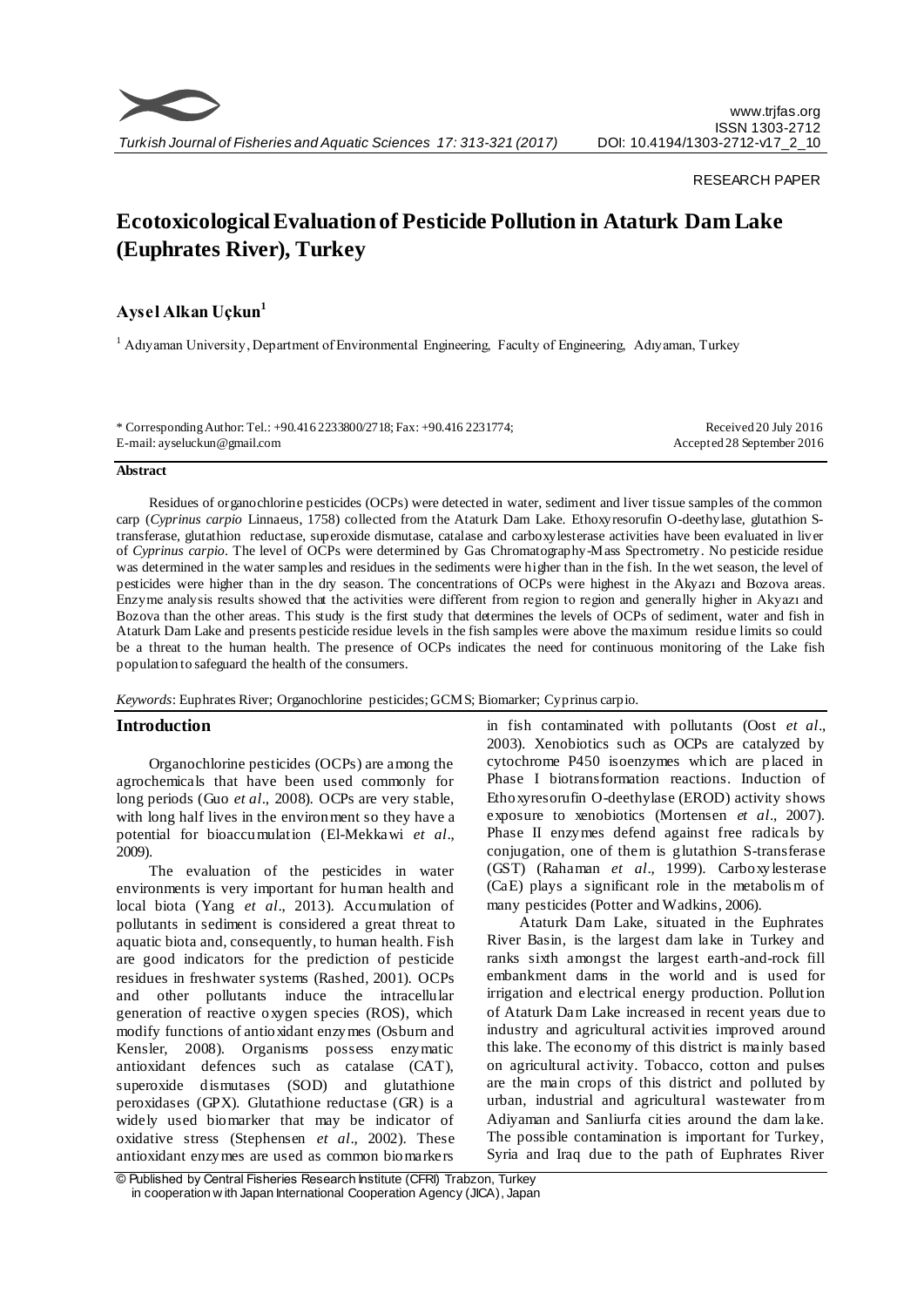(Karadede *et al*., 2004). There is no study about pesticide residue in Ataturk Dam Lake. The present study, therefore, provide baseline data on the quantity and distribution of some OCPs in fish (*Cyprinus carpio*), sediments and surface waters of Ataturk Dam Lake that will contribute to scientific evaluation of the effect of pesticides on health and the environment in Turkey. This study was the first attempt to identify and quantify some organochlorine pesticides in water, sediment and fish of the Ataturk Dam Lake (Euphrates River), Turkey.

#### **Material and Methods**

#### **Sampling Sites**

Six sampling points were selected and field of the study was Adiyaman and Sanliurfa basins of the Ataturk Dam Lake. The sites were chosen based on pollution in the main agricultural sector of this region. Water, sediment and fish samples were collected at six stations: four from the coastal region on the Adiyaman (Sitilce, Kahta, Oluklu, Samsat) and two from the side of Sanliurfa (Akyazı, Bozova) (Figure).

#### **Sample Collection**

Collection of samples was done in both dry (November-December 2013) and wet (April-May 2014) seasons. Twelve water samples were collected and analyzed. The water samples were collected with a Ruttner water sampler (Hydro-Bios 2 L, 0.5 m long) and kept in icebox and carried to laboratory. Twelve sediment samples were collected. The sampling of sediment was perform with a Eckman grab sampler that surface area of 0.185  $m^2$  (Hydro-Bios, Kiel, Germany). Eight fish samples were collected from each sampling point based on dry and wet seasons so totally ninety-six fish were catched and analysed for OCP residues and enzymes. Catching of fish were done with gill nets that are used by fishermen in the

area and they were anesthetized with MS222 containing 100 mg/L in a plastic gallon (Sigma, USA) for a few minute for sacrificing and then transported to the laboratory using ice boxes. The total length of fish ranged between 45 and 60 cm and the weights varied between 600 and 1000 g. Age determination was made by reading of scales and the maximum age was obtained as 9+ years. Animal capture was approved by the Ethic Committee of Inonu University, Turkey (Permissions no. 2014/A-25). All animal procedures were performed as described in the American Society for Testing and Materials guidelines  $(ASTM, E 1849)$ . The liver tissues were taken for the OCP residues and enzyme analyses. Experimental studies were carried out in the central research laboratory of Adıyaman University.

#### **Water Quality Analyses**

Water temperature, pH, conductivity and dissolved oxygen concentrations were measured using mobing meters. BOD, COD, ammonium, nitrate, nitrite and phosphate values were determined by the spectrophotometer DR/2010 model Hachlange.

### **Extraction of OCPs from the Samples and Quantification**

The standard pesticides were gotten from Sigma - Aldrich with 96.7% purity. Exraction of water samples was done following the method defined by Osibanjo and Adeyeye (1997). A rotary evaporator was used to intensify the exract to 10 ml at 45°C. The extract was dropped off 1 ml under nitrogen gas at 50°C and transferred into vial. The sediment samples were extracted according to Ize-Iyamu *et al*. (2007). The 20 g of anhydrous Sodium sulphate and 10 g of sediment was crushed powder using a mortar. The extraction of crushed sample was done with 150 ml of a mixture of n-Hexane and Acetone (1:2). The extract was concentrated to 20 ml in a water bath protected



**Figure 1.** The studied sites (Kahta, Oluklu, Samsat, Sitilce, Akyazı, Bozova) in the Ataturk Dam Lake, Turkey.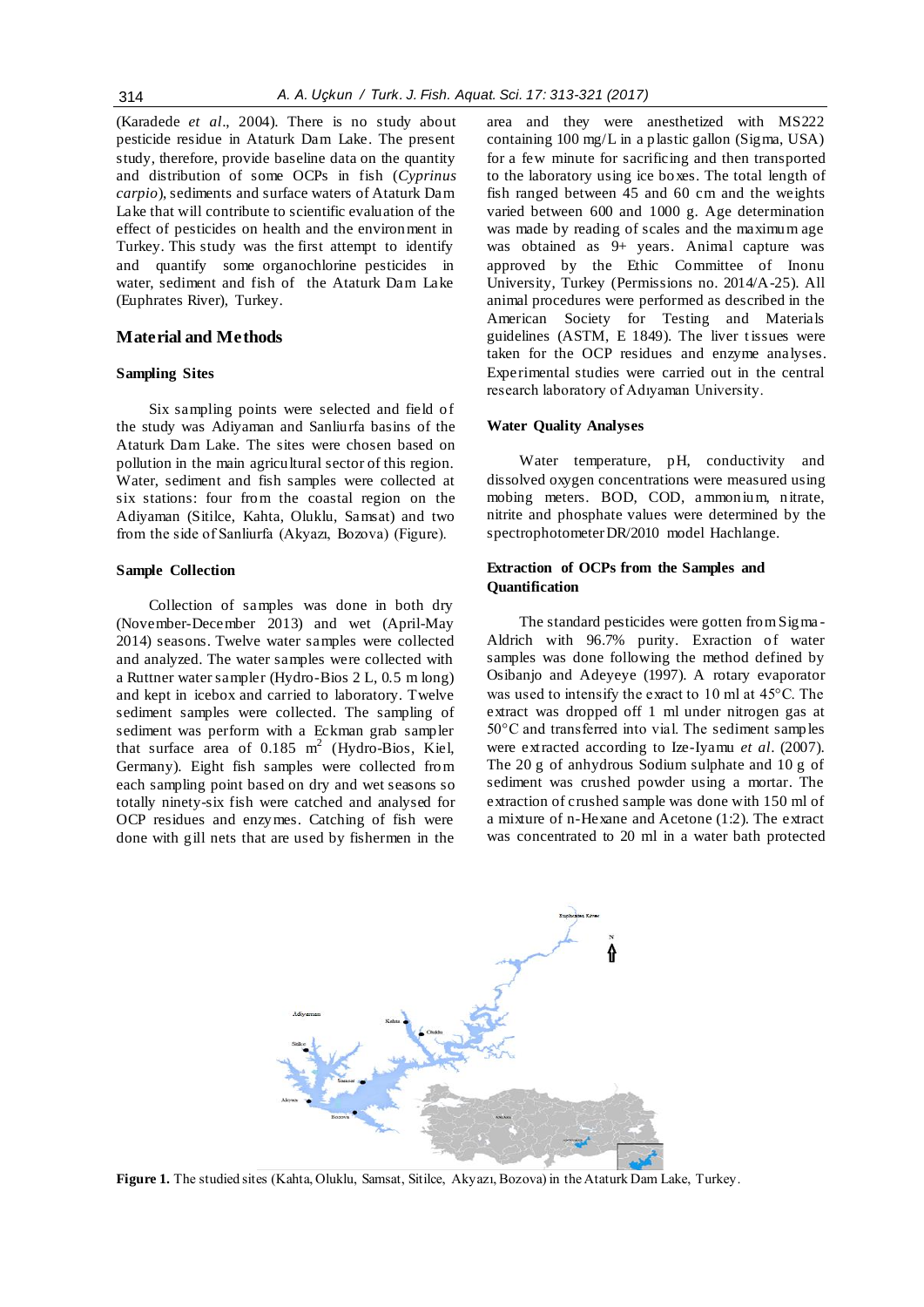between 50 and 55°C and the remaining solvent was evaporated. Extraction of the liver tissue samples was done with QuEChERS method described by Brondi *et al*. (2011). The analyses consisted of the following steps: (a) putting the liver tissue about 10 g into a centrifuge tube; (b) supplementing the standarts of pesticides in the needed concentrations; (c) adding 1 g of NaCl, 10 mL of MeCN and 4 g of MgSO<sub>4</sub> in each tube, then centrifuging it at  $3,000 g$  for 1 min; (d) transferring 5 mL of MeCN extract to a commercial SPE cartridge including 330 mg C18, 330 mg PSA, and 1 cm stratum of MgSO<sub>4</sub> (e) One milliliter extract was imported to a vial. The modern Shimadzu GCMSQP-2010 ULTRA was runned to analysing. Analysis was applied in triplicate. The conditions of GCMS were shown in Table 1. Recoveries of OCPs in the reference material were between 90% and 102% of certified concentrations. The limit of detection (LOD) value for all OCPs was  $3 \mu g/kg$  and the limit of quantification (LOQ) was 9  $\mu$ g/kg. The calibration curves showed a high level of linearity for all pesticides with correlation coefficients ranging between 0.985 and 0.999.

#### **Determination of Enzyme Activities**

Liver samples were weighed and then homogenized at 15000 *g* for 30 s (Ika T25 D) with seven volumes of ice-cold homogenization buffer (0.15 M KCl, 0.1 M KH<sub>2</sub>PO<sub>4</sub>, 0.05 mM DTT and 1 mM EDTA). Homogenate was centrifuged at  $16000\times g$  for 20 min at 4 °C (Hettich 460 R) and the supernatant was separated. The enzyme activities were measured with a microplate reader (Thermo, Varioscan Flash 2000) in triplicate. The total protein concentration in the supernatant was determined using the Bradford method with the BSA as a standard (0- 1.4 mg BSA/ml) (Bradford 1976). Obtained protein values were used to calculate specific activity values of each enzyme. Glutathion reductase (GR), glutathion S-transferase (GST), Ethoxyresorufin Odeethylase (EROD), superoxide dis mutase (SOD), catalase (CAT) and carboxylesterase (CaE) activities were determined. Activity of GR was measured according to Stephensen *et al*. (2002) with some modifications. Reaction mixture consist of 1.2 mM NADPH, 0.075 mM DTNB, and 20 μl of sample in a total volume of 190 μl. The reaction started with the addition of 20 μl of 3.25 mM GSSG. The GSSG converted to GSH by reducing the DTNB. The activity was measured through the use of extinction coefficient for DTNB  $(\varepsilon=14151 \text{ M}^{-1} \text{ cm}^{-1})$ . The GST activity was evaluated by the method defined by Habig *et al*. (1974). The reaction solution consist of 1 mM GSH, 0.1 M potassium phosphate buffer (pH 6.5), 1 mM CDNB and 10 μl of sample. The activity was determined by use of an extinction coefficient for CDNB  $(\varepsilon=9600 \text{ M}^{-1} \text{ cm}^{-1})$ . EROD activitiy was evaluated using a fluorescent spectrophotometer (Thermo, Varioscan Flash 2000) according to the method described by Flammarion *et al*. (1998). EROD was analysed in a last volume of 270 μL including a 0.1 M potassium phosphate buffer (pH 7.8), 3.7 μM of ethoxyresorufin, 0.37 mM of NADPH, and 20 μL of supernatant. The resorufin values were determined using a standard curve of resorufin. EROD activity was defined as pmol of resorufin created per min per mg protein. The activity of CAT was measured by the decomposition of 1 mmol  $H_2O_2$  per minute per mg protein according to the method described by Luck (1963). SOD activity was calculated by the method of McCord and Fridovich (1969). The amount of enzyme that inhibits the rate of reduction of cytochrome C by 50% at 25℃ at 550 nm was described as one unit of SOD. The activity of CaE was analysed using PNPA as substrate. The method was used described by Santhosh Kumar and Shivanandappa (1999). The

**Table 1.** GCMS conditions

| Column                | Rxi-5ms, $30 \text{ m} \times 0.25 \text{ mm}$ ID, $0.25 \text{ µm}$ df                                                |  |  |  |  |  |  |  |  |
|-----------------------|------------------------------------------------------------------------------------------------------------------------|--|--|--|--|--|--|--|--|
| Oven temperature      | 70 °C hold time: 2 min, $25^{\circ}$ C /min to 150 °C, $3^{\circ}$ C / min to 200 °C, $8^{\circ}$ C/min to 280 °C hold |  |  |  |  |  |  |  |  |
|                       | time: 6 min.                                                                                                           |  |  |  |  |  |  |  |  |
| Injection temperature | 250 °C                                                                                                                 |  |  |  |  |  |  |  |  |
| Injection mode        | <b>Splitless</b>                                                                                                       |  |  |  |  |  |  |  |  |
| Sampling time         | $1$ min                                                                                                                |  |  |  |  |  |  |  |  |
| Carrier gas-prim.     | Helium, 500-900                                                                                                        |  |  |  |  |  |  |  |  |
| Press.                |                                                                                                                        |  |  |  |  |  |  |  |  |
| Flow control mode     | Pressure                                                                                                               |  |  |  |  |  |  |  |  |
| Pressure              | 145.4 kPa                                                                                                              |  |  |  |  |  |  |  |  |
| Total flow            | $50.0$ mL/min                                                                                                          |  |  |  |  |  |  |  |  |
| Column flow           | $2.30 \text{ mL/min}$                                                                                                  |  |  |  |  |  |  |  |  |
| Linear velocity       | $55.6$ cm/sec                                                                                                          |  |  |  |  |  |  |  |  |
| Purge flow            | $3.0$ mL/min                                                                                                           |  |  |  |  |  |  |  |  |
| Split ratio           | $-1.0$                                                                                                                 |  |  |  |  |  |  |  |  |
| Scan range            | Selected ion monitoring (SIM), 12 monitoring groups used                                                               |  |  |  |  |  |  |  |  |
| Ion source            | 200 °C                                                                                                                 |  |  |  |  |  |  |  |  |
| temperature           |                                                                                                                        |  |  |  |  |  |  |  |  |
| Interface temperature | 280 °C                                                                                                                 |  |  |  |  |  |  |  |  |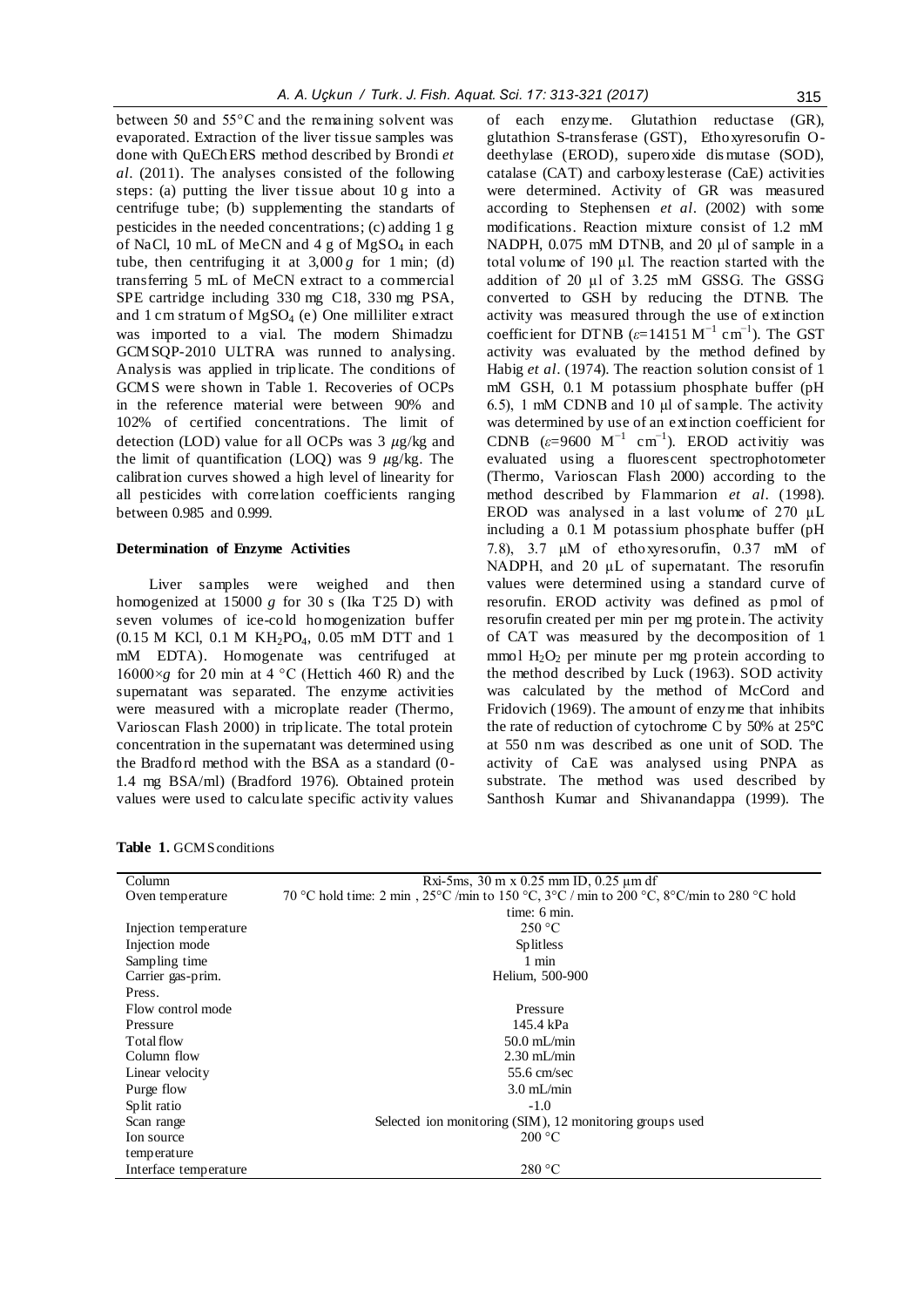reaction mixture contained 250 ml 0.1 mM Trizma buffer (pH 7.4) and 5 mL of supernatant was incubated for 3 min at 25 °C. The activities of enzyme were measured by using the extinction coefficient of p-nitrophenol ( $\varepsilon$ =1830  $\text{M}$ <sup>-1</sup>cm<sup>-1</sup>).

#### **Statistical Analysis**

Statistical analyses were carried out by analysis of variance (ANOVA) using SPSS 15 software. Oneway analysis of variance (ANOVA) followed by The Duncan's Multiple Ranges, F-test was used to test for the level of significance at 0.05 level of probability for the pesticide residue levels and enzyme activities in sampling points and a Pearson correlation analysis (PCA) was used to determine the relationship among the pesticides and enzymes based on sampling points using XLSTAT 2016 programme.

#### **Results and Discussions**

The long usage of the pesticides in agriculture, due to their persistence in the nature, increases the possibility of detection of them in the water samples. This condition is probably a result of an increased influent of drainage waters to the rivers that flow from the agricultural areas. Table 2 shows data on water

quality parameters of Ataturk Dam Lake. The values of water quality parameters were lower for Bozova, Akyazı, Sitilce than Kahta, Oluklu, Samsat (Table 2). Table 3 and 4 present the average concentrations of OCPs in sediment and fish samples, respectively. No pesticide residue was determined in the water samples of Ataturk Dam Lake. Seasonal concentration of pesticides in sediment of sampling points was shown in Table 3. The residue levels of pesticides were higher in sediment samples than in fish samples in both dry and wet season. These results because of that OCPs are not hydrophilic and tend to accumulate in sediment and subsequently in fatty tissue of organisms (Chau and Afghan 1982). No heptachlor, aldrin, heptachlor exo epoxide, alpha-HCH, beta-HCH, gamma-HCH, residues were observed in sediment. The other pesticides were found at appreciably higher concentration with the following ranges  $(\mu g/kg)$ : p,p'-DDE>dieldrin>o,p'-DDD>p,p'-DDD>o,p'-DDT>p,p'-DDT. The lowest and highest mean concentration of pesticides residues were o,p'- DDT (6.05±0.04 µg/kg) and p,p'-DDE (177.08±1.96 µg/kg) respectively. Investigation of organochlorine pesticides in sediments was conducted to record of contamination levels in the Ataturk Dam Lake, especially in Akyazı and Bozova. The concentration of organochlorine pesticides from Akyazı was

**Table 2.** Some water quality parameters of Ataturk Dam Lake during the study period

| Parameters                | Kahta | Oluklu                        | Samsat         | Bozova | Akyazı | Sitilce |
|---------------------------|-------|-------------------------------|----------------|--------|--------|---------|
| Dissolved oxygen (mg/L)   | 8.8   | 8.7                           | 8.6            | 7.9    | 7.8    | 4.2     |
| Temperature $(^{\circ}C)$ | 22.4  | 22.3                          | 22.6           | 23.6   | 23.8   | 23      |
| Conductivity (IS/cm)      | 342   | 310                           | 332            | 353    | 356    | 337     |
| pН                        | 8.33  | 8.28                          | 8.25           | 8.18   | 8.45   | 8.2     |
| $NH_4^+$ (mg/L)           | 0.013 | 0.104                         | 0.202          | 3.04   | 3.08   | 2.95    |
| $NO_3$ (mg/L)             | 0.353 | 0.356                         | 0.344          | 1.15   | 0.358  | 1.31    |
| $NO2$ (mg/L)              | 0.018 | 0.013                         | 0.012          | 0.087  | 0.049  | 0.471   |
| $PO_4^{-3}$ (mg/L)        | 0.099 | 0.107                         | 0.543          | 0.806  | 0.814  | 0.712   |
| <b>COD</b>                | 83.5  | 41.4                          | 39.7           | 51.1   | 65.2   | 2164    |
| <b>BOD</b>                | 6     | $\mathfrak{D}_{\mathfrak{p}}$ | $\overline{c}$ | 8      | 16     | 350     |

| <b>Table 3.</b> Seasonal (mean) concentration of pesticides in sediment ( $\mu g / kg$ ) of sampling points |  |  |  |  |  |
|-------------------------------------------------------------------------------------------------------------|--|--|--|--|--|
|-------------------------------------------------------------------------------------------------------------|--|--|--|--|--|

|                                                         |       |                             | Dieldrin                         | $p, p'$ -DDE<br>$p, p'$ - $\overline{DDD}$ |                          | $o, p'$ -DDD               | $o, p'$ -DDT                | $p, p'$ -DDT             |
|---------------------------------------------------------|-------|-----------------------------|----------------------------------|--------------------------------------------|--------------------------|----------------------------|-----------------------------|--------------------------|
|                                                         |       |                             |                                  |                                            |                          |                            |                             |                          |
|                                                         | Kahta | D.S                         | $22.56^{\circ} \pm 0.22$         | $29.19^{c,d} \pm 0.25$                     | $12.25^a \pm 0.27$       | $13.52^{a,b} \pm 0.08$     | <b>ND</b>                   | ND                       |
|                                                         |       | W.S                         | $25.74^{\circ} \pm 0.38$         | $38.25^{\text{d}} \pm 0.29$                | $11.27^{\circ} \pm 0.16$ | $14.68^{\rm b} \pm 0.14$   | <b>ND</b>                   | ND                       |
|                                                         |       | D.S                         | <b>ND</b>                        | <b>ND</b>                                  | <b>ND</b>                | <b>ND</b>                  | <b>ND</b>                   | ND                       |
| Oluklu<br>Sediment<br>Samsat<br><b>Bozova</b><br>Akyazı | W.S   | ND.                         | <b>ND</b>                        | <b>ND</b>                                  | <b>ND</b>                | ND.                        | <b>ND</b>                   |                          |
|                                                         |       | D.S                         | $12.04^a \pm 0.25$               | $13.65^{\circ} \pm 0.14$                   | $11.33^a \pm 0.12$       | $10.05^{\circ}$ ± 0.07     | <b>ND</b>                   | <b>ND</b>                |
|                                                         |       | W.S                         | $15.26^{a,b} \pm 0.32$           | $16.42^{a,b} \pm 0.36$                     | $12.84^a \pm 0.13$       | $11.43^a \pm 0.13$         | <b>ND</b>                   | <b>ND</b>                |
|                                                         | D.S   | $45.22^{d} \pm 1.19$        | $47.36^{\circ} \pm 1.08$         | $31.15^b \pm 1.12$                         | $32.93^{\circ}$ ± 1 13   | $25.44^b \pm 0.55$         | $21.42^{\circ} \pm 0.36$    |                          |
|                                                         | W.S   | $49.63^{\text{d}} \pm 1.24$ | $64.97^{\mathrm{f}} \pm 1.41$    | $33.89^b \pm 1.15$                         | $39.22^{\circ}$ ±1.22    | $23.81^b \pm 0.42$         | $30.55^{\text{d}} \pm 1.22$ |                          |
|                                                         | D.S   | $72.37^{\circ}$ ± 1.56      | $106.15$ <sup>g</sup> $\pm$ 1.72 | $34.21^{b} \pm 1.44$                       | $37.56^{\circ} \pm 1.15$ | $26.72^b \pm 0.63$         | $17.83^b \pm 0.48$          |                          |
|                                                         | W.S   | $83.81^{\text{f}} \pm 1.95$ | $177.08^{\text{h}} \pm 1.96$     | $46.53^{\circ} \pm 1.65$                   | $48.70^{d} \pm 1.75$     | $32.12^{\circ} \pm 1.27$   | $15.40^{b} \pm 0.35$        |                          |
|                                                         |       | D.S                         | $16.25^{\rm b} \pm 0.27$         | $18.19^{b} \pm 0.23$                       | $13.65^{\circ} \pm 0.76$ | $15.33^{b} \pm 0.42$       | $6.05^a \pm 0.04$           | $10.76^{\circ} \pm 0.53$ |
| Sitilce                                                 | W.S   | $18.58^{b} \pm 0.28$        | $25.43^{\circ} \pm 0.36$         | $12.25^{\circ} \pm 0.32$                   | $14.06^{\circ} \pm 0.33$ | $8.92^{\mathrm{a}}\pm0.05$ | $10.15^{\circ}$ ± 0.50      |                          |

\*Data in the same column followed by the same alphabets are not significantly different at  $\alpha = 0.05$  using the new Duncan Mult iple Range Test, ND: Not detected D.S: Dry season W.S: Wet season.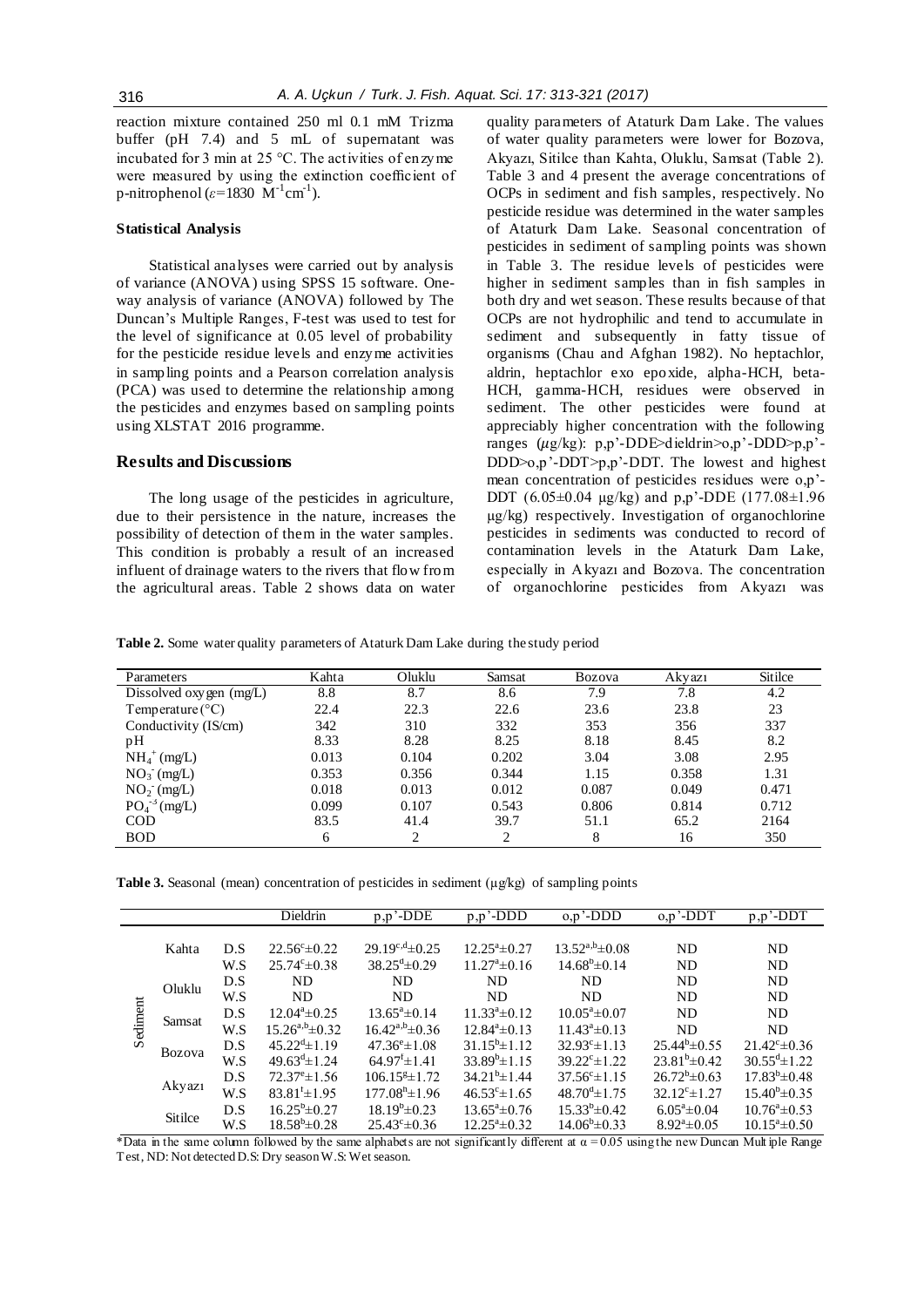detected between  $15.40 \pm 0.35$  and  $177.08 \pm 1.96$  μg/kg dry weights, while in Bozova, concentration of OCPs between  $21.42 \pm 0.36$  and  $64.97 \pm 1.41$  μg/kg (Table 3). The area Akyazı and Bozova around Ataturk Dam Lake is famous for raising cottons, which is the main agricultural branch in the region and the main source of income for the people who live in the area; thus, the preparation process for this agricultural activity can be considered an additional reason for the presence of toxic pollutants in the water and sediment ecosystems. The high level of sensitivity of different fish species to pesticides makes it possible to use these organisms as indicators of water pollution. Generally, organochlorines are considered very toxic to fish (Murty 1986). Levels of OCP residue were in the following order; p,p'-DDE>dieldrin>p,p'- DDD $>0, p'$ -DDD $>0, p'$ -DDT $>0, p'$ -DDT. The dominant form of OCPs found in fish-tissue samples was p,p'-DDE. The content of this metabolic form was within the range from  $10.14\pm0.06$  to  $66.35\pm1.83$ µg/kg fresh tissue. The second most dominant form in the analysed samples of liver tissue was the dieldrin, with a content that ranged from  $12.72\pm0.07$  to 41.37±1.65 µg/kg fresh tissue (Table 4). Charles *et al*. (2000) point out that fish are active so may have been exposed to pollutants in aquatic system and bioaccumulated the pesticides in their bodies. The reason of bioaccumulation was lipid content of fish (Kidwell *et al*., 1990). The levels of DDT and its metabolites were highest in all sample types. Reason of this result can be attributed to the separation and bioaccumulation of the DDT used in the past. Both DDD and DDE are degradation products of DDT but DDE is more stable than DDT (Ljiljana 2007). In this study, the percent distribution of DDE was higher than DDD can be attributed to historical usage of DDT (Sanpera *et al*. 2002). The second most dominant form in the analysed samples of sediment and liver tissue was the dieldrin. The increment of dieldrin showed rate of degradation of aldrin in the sediment samples (Doyle *et al*. 1994). The level of dieldrin in all fish samples was higher than the FAO

and WHO set maximum residue limit of 0.2 μg/kg (Codex Alimentarius Commission, 2009). HCHs are considered as the less persistence OCPs. Regional HCH contaminats were predictable by measurement of HCH in water, soils, and sediments (Li 1999). None of the HCH types were detected in the water, sediment and fish samples.

In the wet season, the concentration of pesticides were generally higher than in the dry season. According to Ezemonye (2004), the pesticides entered the river up to 60 times in wet season than in the dry season. OC concentration of all the sediment samples were higher than fish samples. Due to the low water solubility of the OCPs, it is considered as OCPs concentrated in fish and sediment.

Enzymes are good indicators for monitoring the effects of pollutants on fish (Mdegela *et al*. 2006). We measured the activities of GST, GR, EROD, CAT, SOD and CaE in the liver samples of *Cyprinus carpio*. In this study, OCP pollution was significantly higher at Akyazı and Bozova stations consequently enzyme activities were higher. This result probably due to the activating of these enzymes by the pollutants to provide antioxidant conservation. EROD is a good indicator reflects the existence of contaminats in fish, providing indicate of receptormediated induction of cytochrome P450-dependant monooxygenases by xenobiotics (Cantrell *et al*. 1996). EROD activity was highest level in Akyazı  $(1.92\pm0.42 \text{ pmol/min/mg})$ , whereas the lowest level was in Oluklu  $(0.65\pm0.05 \text{ pmol/min/mg})$  (Table 5). It was not found statistically significant differences between Akyazı, Bozova and Sitilce ( $p \le 0.05$ ). The EROD activity increases when fish exposed to certain pollutants (Gungordu and Ozmen 2011). Also, Ozmen *et al*. (2008) claimed that the increases of EROD activity may through bioaccumulation of various xenobiotics in fish. Glutathione is a very important detoxifying agent, facilitating the body removed toxins. The GST is a major antioxidant protects cells from free radicals. In this study the highest GST activity value was observed at Bozova station

Table 4. Seasonal (mean) concentration of pesticides in fish liver (µg/kg) of sampling points

|        |         |                          | Dieldrin                      | $p, p$ <sup><math>\overline{\cdot</math>-DDE</sup> | $p, p$ <sup><math>\overline{\cdot</math></sup> -DDD | $0, p'$ -DDD                | $0, p'$ -DDT                 | $p, p$ <sup><math>\overline{\cdot</math></sup> -DDT |
|--------|---------|--------------------------|-------------------------------|----------------------------------------------------|-----------------------------------------------------|-----------------------------|------------------------------|-----------------------------------------------------|
|        |         |                          |                               |                                                    |                                                     |                             |                              |                                                     |
|        | Kahta   | D.S                      | $14.27^{a,b} \pm 0.16$        | $17.16^{\rm b} \pm 0.19$                           | $8.43^a \pm 0.08$                                   | $6.85^{\circ}$ ± 0.06       | <b>ND</b>                    | ND                                                  |
|        |         | W.S                      | $16.23^{b} \pm 0.26$          | $12.46^{\circ} \pm 0.08$                           | <b>ND</b>                                           | $9.37^{\circ}$ ± 0.08       | ND                           | <b>ND</b>                                           |
|        |         | D.S                      | ND                            | <b>ND</b>                                          | ND                                                  | <b>ND</b>                   | <b>ND</b>                    | <b>ND</b>                                           |
| Oluklu | W.S     | ND                       | ND                            | <b>ND</b>                                          | <b>ND</b>                                           | <b>ND</b>                   | ND                           |                                                     |
|        |         | D.S                      | ND.                           | ND.                                                | <b>ND</b>                                           | ND.                         | ND.                          | <b>ND</b>                                           |
| Fish   | Samsat  | W.S                      | ND.                           | $10.14^a \pm 0.06$                                 | <b>ND</b>                                           | $7.42^{\circ} \pm 0.05$     | $4.64^a \pm 0.04$            | <b>ND</b>                                           |
| Bozova | D.S     | $31.44^{\circ} \pm 1.15$ | $32.87^{\circ}$ ± 1.36        | $22.32^b \pm 0.44$                                 | $13.65^{\rm b} \pm 0.07$                            | $15.71^{\rm b} \pm 0.06$    | $5.62^{\mathrm{a}} \pm 0.03$ |                                                     |
|        | W.S     | $30.09^{\circ}$ ±1.12    | $50.27^{\text{d}} \pm 1.58$   | $21.15^b \pm 0.42$                                 | $14.37^{\rm b} \pm 0.08$                            | $6.42^{\mathrm{a}}\pm0.03$  | $7.43^a \pm 0.05$            |                                                     |
|        |         | D.S                      | $37.42^{\text{c,d}} \pm 1.27$ | $53.82^{d} \pm 1.77$                               | $25.26^{\rm b} \pm 1.06$                            | $21.42^{\circ} \pm 1.14$    | $12.98^{\rm b} \pm 0.08$     | $10.07^{\rm b} \pm 0.07$                            |
|        | Akyazı  | W.S                      | $41.37^{\mathrm{d}} \pm 1.65$ | $66.35^{\circ}$ ± 1.83                             | $31.77^{\circ} \pm 1.13$                            | $32.09^{\text{d}} \pm 1.39$ | $14.11^{b} \pm 0.09$         | $18.89^{\circ} \pm 0.15$                            |
|        |         | D.S                      | $13.28^a \pm 0.09$            | $15.68^{a,b} \pm 0.22$                             | $7.38^a \pm 0.06$                                   | <b>ND</b>                   | <b>ND</b>                    | <b>ND</b>                                           |
|        | Sitilce | W.S                      | $12.72^{\mathrm{a}}\pm 0.07$  | $13.44^a \pm 0.08$                                 | $6.40^a \pm 0.05$                                   | $5.17^{\circ} \pm 0.06$     | $3.45^a \pm 0.02$            | <b>ND</b>                                           |

\*Data in the same column followed by the same alphabets are not significantly different at  $\alpha = 0.05$  using the new Duncan Mult iple Range Test, ND: Not detected D.S: Dry season W.S: Wet season.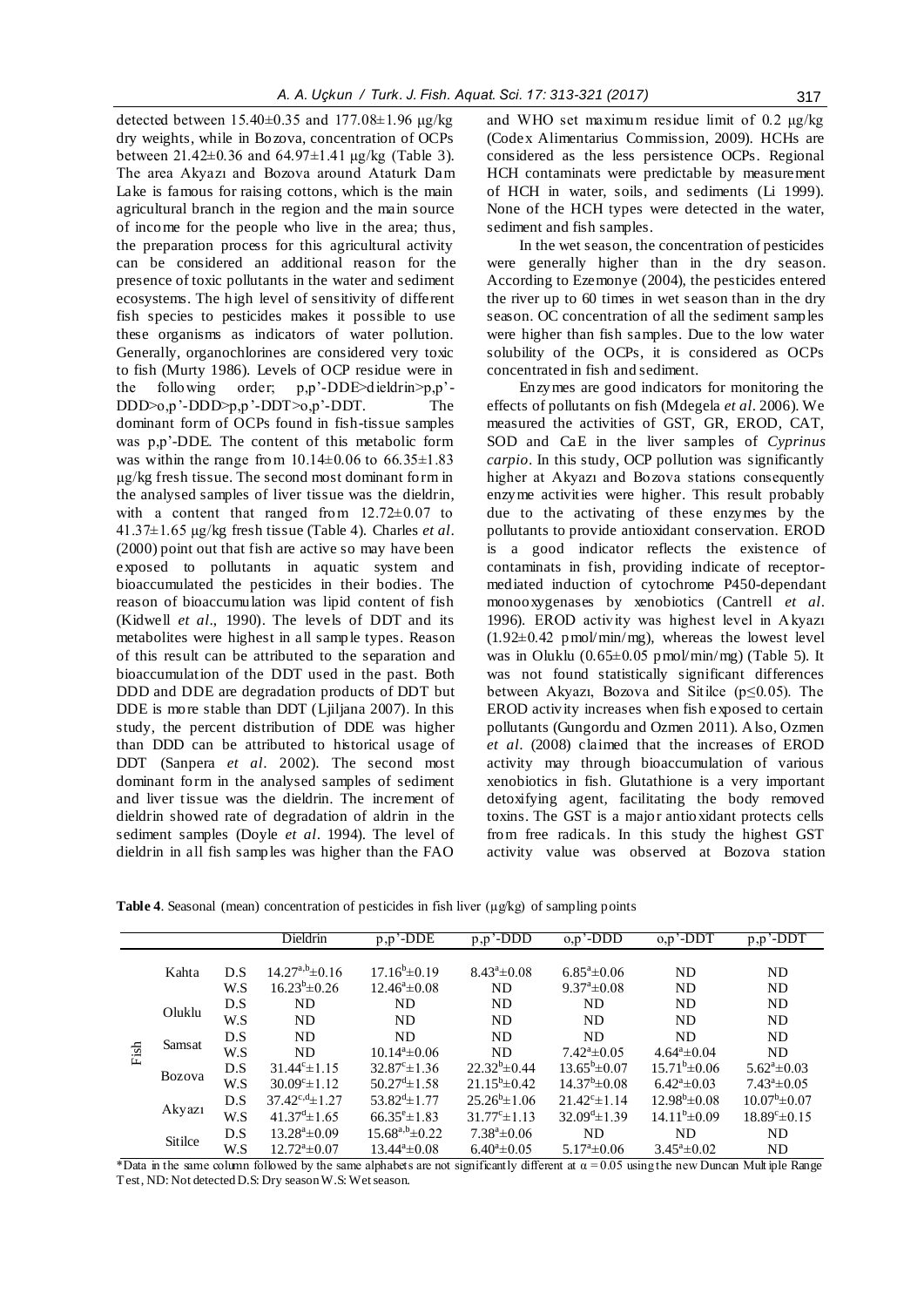$(216.83\pm15.54)$ . The highest GR activity was found in Akyazı (19.32±1.76) but the differences between Akyazı, Sitilce and Bozova were not statistically different (p p≤0.05). Ozmen *et al*. (2008) found enhanced GST activity in liver of carp caughed from an area where OCP contamination was highest. GST activity increased when *Xenopus laevis* tadpoles exposed to six types of OP (C2, C3, C4, C5, C7, and C8) (Gungordu *et al*., 2013). SOD and CAT activities are the most widely used measures of oxidative stress. SOD catalyses the transformation of the superoxide anion radical to molecular oxygen and hydrogen peroxide  $(H_2O_2)$  could protect against superoxideinduced oxidative damage (Fridovich 1989). CAT is an antioxidative enzyme which protect the cell against  $H_2O_2$ . Generally the activities of SOD and CAT increase when exposed to pollutants (Dimitrova *et al*. 1994). Such coordination was shown in our study. The hepatic SOD and CAT activities of *C. carpio*  were greatly rised at Bozova (0.63±0.08 for SOD, 26.65±1.45 for CAT) and Akyazı (0.59±0.07 for SOD, 24.36±1.12 for CAT) stations. Increased EROD levels may be reflect the induction of CYP1A by organochlorine compounds. Increased production of ROS by CYP1 activity also inceases levels of SOD and CAT. Carboxylesterases play an important role in detoxification of pesticides. Especially,<br>carboxylesterases hydrolyze pyrethroids carboxy lesterases hydrolyze organophosphates and carbamates (Wheelock *et al*. 2004; Sogorb and Vilanova 2002; Casida and Quistad 2004). In this study, no significant differences were found statistically between locations. Differences in enzyme activity can be interpreted to accumulation of the OCPs and the other many xenobiotics on sediment and also in fish tissues. Similar studies with our study were done in terms of enzyme activity changes for carp in Turkey (Ozmen *et al*. 2006; Gungordu and Ozmen 2011; Karaca *et al*. 2014; Agus *et al*. 2015).

To evaluate which sampling variables were closely related, a plot of factor coordinates for all significant observations was constructed using the factors obtained from factor loading analysis (Table 6). Results of correlation analyses (bivariate correlations with Pearson correlations coefficients) among pesticide concentrations in fish and enzymes based on sampling points, showed that there were strong positive correlations among all the pesticides and enzyme species in Akyazı, Bozova and Sitilce areas (Figure 2). Based on the bi plots for PCA (Figure 2), the pesticide and enzyme parameters were reduced to 2 main factors (factors 1 and 2). The first factor corresponding to the largest eigenvalue accounts for approximately 77.97% of the total variance and the second factor accounts for approximately 14.18% of the total variance. Further analysis of factor loadings showed that o,p'-DDT, EROD and GR were the 3 major factors significating the pollution of Ataturk Dam Lake (Table 6). For factor 1, o,p'-DDT, o,p'-DDD, EROD, GR and SOD have the highest factor loading value  $(>0.96)$  and

**Table 5.** Selected enzyme activities of liver tissues of *C. carpio* collected from different site of Ataturk Dam Lake

| <b>Biomarkers</b>            | Kahta                   | Oluklu.                  | Samsat                 | <b>Bozova</b>              | Akvazi                   | Sitilce                                 |
|------------------------------|-------------------------|--------------------------|------------------------|----------------------------|--------------------------|-----------------------------------------|
| $EROD$ (pmol/min/mg protein) | $0.86^a \pm 0.07$       | $0.65^a \pm 0.05$        | $0.73^a \pm 0.04$      | $1.85^b \pm 0.23$          | $1.92^b \pm 0.42$        | $1.53^b \pm 0.18$                       |
| GST (nmol/min/mg protein)    | $103.91^{\circ}$ ±4.53  | $95.72^{\circ} \pm 2.12$ | $105.66^{\circ}$ ±4.22 | $216.83^{\circ} \pm 15.54$ |                          | $145.34^b \pm 6.35$ $197.57^c \pm 9.85$ |
| GR (nmol/min/mg protein)     | $6.83^{\circ} \pm 0.78$ | $4.14^a \pm 0.85$        | $3.92^a \pm 0.57$      | $16.75^{\rm b} \pm 1.28$   | $19.32^b \pm 1.76$       | $12.46^{\circ}$ ± 1.05                  |
| $CAT(U/mg)$ protein)         | $11.94^a \pm 0.45$      | $13.56^a \pm 0.64$       | $10.21^a \pm 0.36$     | $26.65^{\circ}$ ± 1.45     | $24.36^{\circ} \pm 1.12$ | $21.43^b \pm 0.96$                      |
| $SOD$ (U/mg protein)         | $0.44^b \pm 0.05$       | $0.31^a \pm 0.03$        | $0.35^a \pm 0.03$      | $0.63^{\circ} \pm 0.08$    | $0.59^{\circ} \pm 0.07$  | $0.46^b \pm 0.05$                       |
| $CaE$ (nmol/min/mg protein)  | $192.33 \pm 12.4$       | $185.65 \pm 7.16$        | $174.22 \pm 3.45$      | $183.35 \pm 6.54$          | $187.78 \pm 8.32$        | $176.4 \pm 5.43$                        |

\*Data in the same line followed by the same alphabets are not significantly different at  $\alpha$  = 0.05 using the new Duncan Multiple Range Test.

| F1    | F <sub>2</sub> |
|-------|----------------|
| 0.919 | 0.355          |
| 0.842 | 0.473          |
| 0.947 | 0.203          |
| 0.966 | 0.183          |
| 0.980 | 0.071          |
| 0.877 | $-0.356$       |
| 0.973 | $-0.179$       |
| 0.711 | $-0.669$       |
| 0.987 | $-0.041$       |
| 0.924 | $-0.287$       |
| 0.967 | $-0.033$       |
| 0.179 | 0.761          |
|       |                |

**Table 6.** Factor loadings of variables on principal components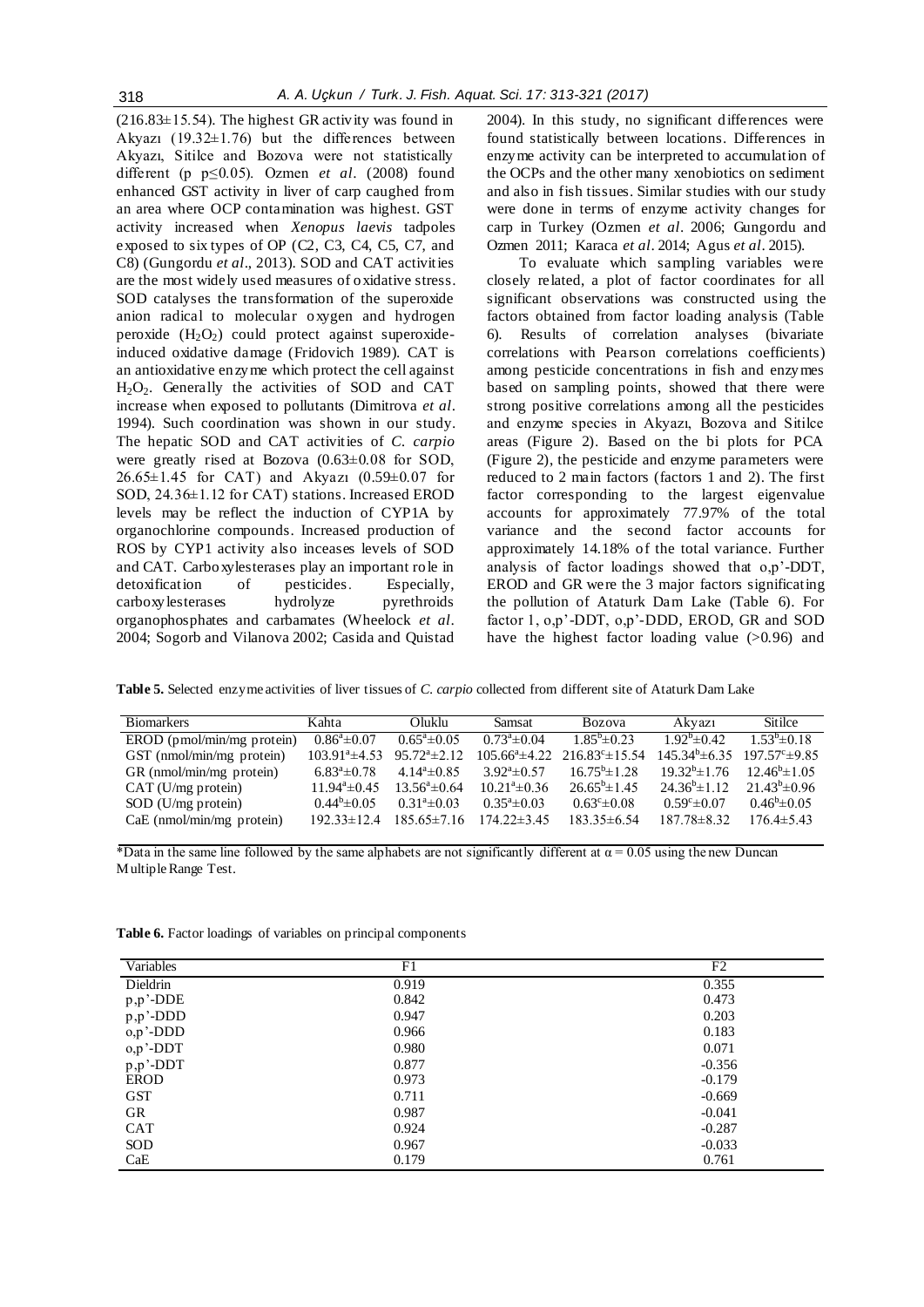showed that these are the most effective variables for the principal component. For factor 2, there was no an effective factor loading value  $(>0.96)$ . According to

the PCA (Figure 2), the sampling sites that are clustered near each other have similar characteristics with respect to the factors for example values of o,p'- DDT, o,p'-DDD, p,p'-DDT, SOD, GR, EROD and CAT were close to each other for Akyazı and Bozova, but away from Kahta, Oluklu and Samsat. Data in Table 7 provide the correlation matrix of the parameters obtained from the PCA. Generally, the enzymes show strong corelation with pesticide kinds, so that most of the correlation coefficients are higher than 0.7 (absolute value) except GST and CaE. The correlation coefficients between EROD, GST, GR, CAT and SOD were strong however there was a weak correlation between the CaE and all of the other enzymes (Table 7). The results of PCA analysis were similar to the results of Duncan's Multiple Ranges.

Ataturk Dam Lake is on the Euphrates river in south-east Turkey. Built to supply water for irrigation and power generation, it is the largest dam in the country and ranks sixth amongst the laargest earth and rock fill embankment dams in the world. It is important for fishery and irrigation. This study gives valuable data for the literature because it is the first study that determines the levels of organochlorine pesticides of sediment, water and fish in Ataturk Dam Lake and ensures useful data for the control of the pollutants of this region. The use of OC is banned in Turkey as it is in many countries. But they are still being used illegally in various areas of Turkey (Kolankaya 2006). Their use in past years resulted in residues observed in the bodies water, sediments, soil and organisms. Due to the presence of chlorinated pesticides in Ataturk Dam Lake, more monitoring work must be done to maintain the future of dam.

## **Acknowledgement**

The author wishes to thank the Adiyaman University Scientific Research Projects Foundation (Number, MUFBAP 2012/0003) for supporting this study.



**Figure 2.** Bi plots for principal component analysis 1+2 of pesticides and enzymes of sampling points

| Variables    | Dieldrin | $p, p'$ -DDE | $p, p'$ -DDD | $o, p'$ -DDD | $0, p'$ -DDT | $p, p'$ -DDT | <b>EROD</b> | GST      | GR    | <b>CAT</b> | <b>SOD</b> | CaE          |  |
|--------------|----------|--------------|--------------|--------------|--------------|--------------|-------------|----------|-------|------------|------------|--------------|--|
| Dieldrin     |          | 0.974        | 0.981        | 0.976        | 0.929        | 0.647        | 0.828       | 0.392    | 0.884 | 0.711      | 0.864      | 0.334        |  |
| $p, p'$ -DDE | 0.974    |              | 0.926        | 0.906        | 0.886        | 0.498        | 0.749       | 0.246    | 0.823 | 0.627      | 0.745      | 0.371        |  |
| $p, p'$ -DDD | 0.981    | 0.926        |              | 0.994        | 0.954        | 0.744        | 0.866       | 0.495    | 0.901 | 0.764      | 0.894      | 0.189        |  |
| $o, p'$ -DDD | 0.976    | 0.906        | 0.994        | 1            | 0.956        | 0.787        | 0.888       | 0.543    | 0.922 | 0.796      | 0.935      | 0.240        |  |
| $0, p'$ -DDT | 0.929    | 0.886        | 0.954        | 0.956        |              | 0.826        | 0.938       | 0.616    | 0.964 | 0.899      | 0.901      | 0.175        |  |
| $p, p'$ -DDT | 0.647    | 0.498        | 0.744        | 0.787        | 0.826        |              | 0.880       | 0.871    | 0.848 | 0.925      | 0.901      | 0.003        |  |
| <b>EROD</b>  | 0.828    | 0.749        | 0.866        | 0.888        | 0.938        | 0.880        |             | 0.824    | 0.990 | 0.965      | 0.937      | 0.045        |  |
| GST          | 0.392    | 0.246        | 0.495        | 0.543        | 0.616        | 0.871        | 0.824       |          | 0.743 | 0.867      | 0.749      | $-0.271$     |  |
| GR           | 0.884    | 0.823        | 0.901        | 0.922        | 0.964        | 0.848        | 0.990       | 0.743    | 1     | 0.948      | 0.944      | 0.167        |  |
| <b>CAT</b>   | 0.711    | 0.627        | 0.764        | 0.796        | 0.899        | 0.925        | 0.965       | 0.867    | 0.948 |            | 0.888      | 0.045        |  |
| <b>SOD</b>   | 0.864    | 0.745        | 0.894        | 0.935        | 0.901        | 0.901        | 0.937       | 0.749    | 0.944 | 0.888      | 1          | 0.242        |  |
| CaE          | 0.334    | 0.371        | 0.189        | 0.240        | 0.175        | 0.003        | 0.045       | $-0.271$ | 0.167 | 0.045      | 0.242      | $\mathbf{1}$ |  |
|              |          |              |              |              |              |              |             |          |       |            |            |              |  |

**Table 7.** Correlation matrix (Pearson (n))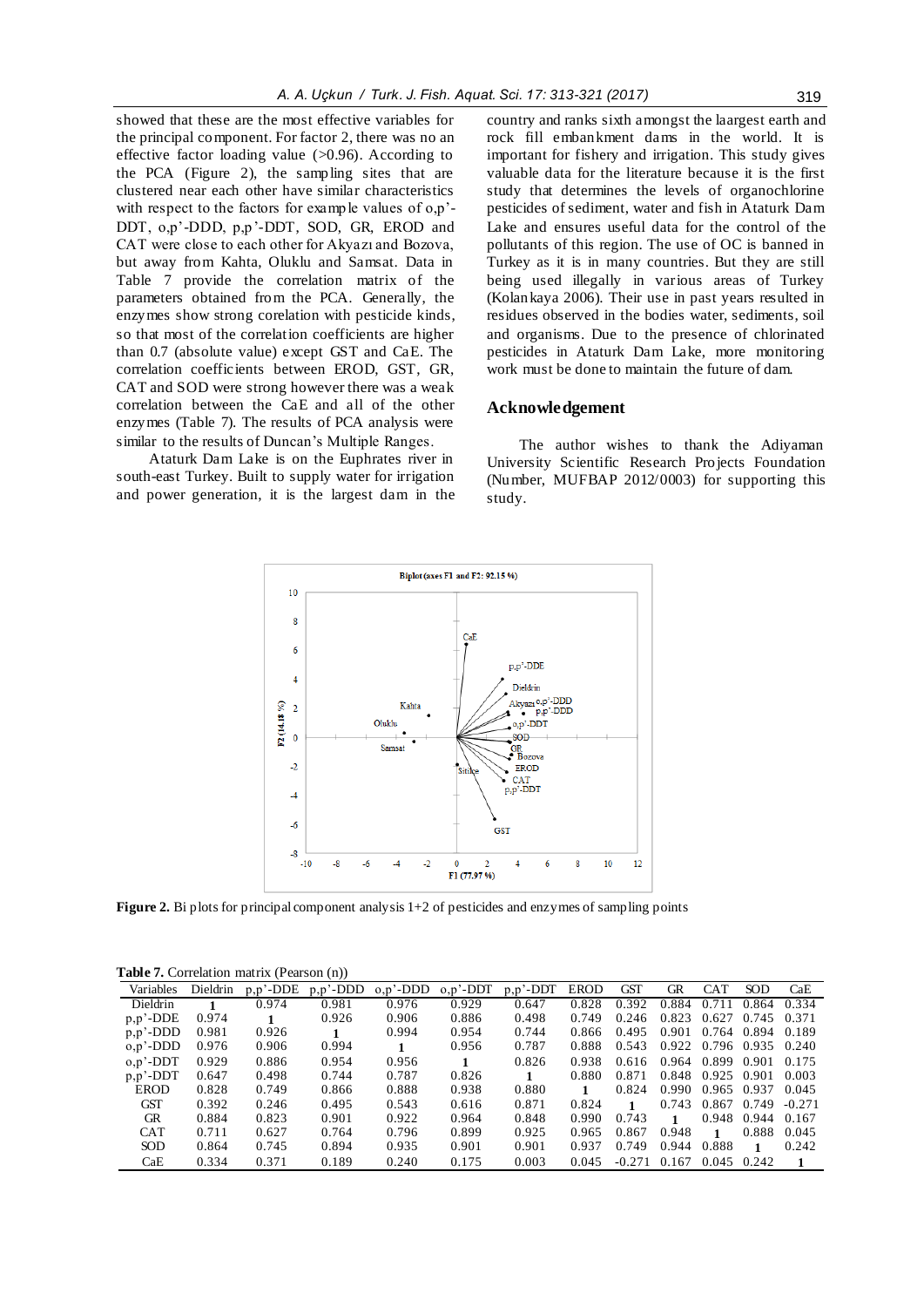#### **References**

- Agrahari, S., Pandey, K.C., Gopal, K. 2007. Biochemical alteration induced by monocrotophos in the blood plasma of fish, *Channa punctatus* (Bloch). Pesticide Biochemistry and Physiology, 88: 268-272. doi: 10.1016/j.pestbp.2007.01.001
- Agus, H.H., Sumer, S., Erkoç, F. 2015. Toxicity and molecular effects of di-n-butyl phthalate (DBP) on CYP1A, SOD, and GPx in Cyprinus carpio (common carp). Environmental Monitoring and Assessment, 187: 423. doi: 10.1007/s10661-015-4622-3
- Bradford, M.M. 1976. A rapid sensitive method for the quantitation of microgram quantities of protein utilizing the principle of protein-dye binding. Analytical Biochemistry, 72: 248-254. doi: 10.1016/0003-2697(76)90527-3
- Brondi, S.H.G., Macedo, A.N., Vicente, G.H.L., Nogueira, A.R.A. 2011. Evaluation of the QuEChERS method and gas chromatography–mass spectrometry for the analysis pesticide residues in water and sediment. Bulletin of Environmental Contamination and Toxicology, 86: 18–22. doi: 10.1007/s00128-010- 0176-9
- Cantrell, S.M., Lutz, L.H., Tillitt, D.E., Hannink, M. 1996. Embryotoxicity of 2,3,7,8-tetrachlorodibenzo-*p*dioxin (TCDD): the embryonic vasculature is a physiological target for TCDD-induced DNA damage and apoptotic cell death in medaka (*Orizias latipes*). Toxicology and Applied Pharmacology, 141: 23–34. doi: 10.1006/taap.1996.0256
- Casida, J.E., Quistad, G.B. 2004. Organophosphate toxicology: safety aspects of nonacetylcholinesterase secondary targets. Chemical Research in Toxicology, 17: 983–998. doi: 10.1021/tx0499259
- Charles, S.W., Paul, D.C., Lisa, H.N. 2000. Organochlorine Pesticides and PCBs in Stream Sediment and Aquatic Biota-Initial Results from the National Water-Quality Assessment Program, 1992-1995, Sacramento, California.
- Chau, S.Y.A., Afghan, B.K. 1982. Analysis of Pesticides in Water, Ontario, Canada.
- Codex Alimentarius Commission 2009. Pesticide residues in food and feed: Extraneous maximum residue limits.
- Dimitrova, M.S.T., Tsnova, V., Velcheva, V. 1994. Combined effect of zinc and lead on the hepatic superoxide dismutase-catalase system in carp (Cyprinus carpio). Comparative Biochemistry and Physiology, 108: 43–46. doi: 10.1016/1367- 8280(94)90087-6
- Doyle, M.E., Steinhart, C.E., Cochrane, B.A. 1994. Food Safety. University of Wisconsin-Madison Food Research Institute CRC, 568 pp.
- El-Mekkawi, H., Diab, M., Zaki, M., Hassan, A. 2009. Determination of chlorinated organic pesticide residues in water, sediments and fish from private fish farms at Abbassa and Sahl Al-Husainia, Sharkia Governorate*.* Australian Journal of Basic and Applied Sciences, 3: 4376-4383. ISSN 1991-8178. 2009, INSInet Publication.
- Ezemonye, L.I.M. 2004. Management of persistence organic pollutants (POPs) PCBS as contaminant of great concern. Journal of Nigerian Environmental Society, 2: 289-293.
- Flammarion, P., Migeon, B., Garric, J. 1998. Statistical analysis of cyprinid ethoxyresorufin-*O*-deethylase data in a large French watershed. Ecotoxicology and

Environmental Safety, 40: 144–153. doi: 10.1006/eesa.1998.1655.

- Fridovich, I. 1989. Superoxide dismutases. An adaptation to a paramagnetic gas. Journal of Biological Chemistry, 264: 7761–7764.
- Gungordu, A., Ozmen, M. 2011. Assessment of seasonal and sex-related variability of biomarkers in carp (*Cyprinus carpio* L.) from Karakaya Dam Lake, Turkey. Environmental Toxicology and<br>Pharmacology. 3: 347–356. doi: Pharmacology, 3: 347–356. doi: 10.1016/j.etap.2010.12.004.
- Gungordu, A., Sireci, N., Kucukbay, H., Birhanli, A., Ozmen, M. 2013. Evaluation of in vitro and in vivo toxic effects of newly synthesized benzimidazolebased organophosphorus compounds. Ecotoxicology and Environmental Safety, 87: 23–32. doi: 10.1016/j.ecoenv.2012.10.007.
- Guo, Y., Meng, X.Z., Tang, H.L., Zeng, E.Y. 2008. Tissue distribution of organochlorine pesticides in fish collected from the Pearl River delta, China: Implications for fishery input source and bioaccumulation. Environmental Pollution, 155: 150- 156. doi: 10.1016/j.envpol.2007.10.025.
- Habig, W.H., Pabst, M.J., Jakoby, W.B. 1974. Glutathione-*S*-transferases. The first enzymatic step in mercapturic acid formation. Journal of Biological Chemistry, 249: 7130–7139.
- Ize-Iyamu, O.K., Abia, I.O., Egwakhide, P.A. 2007. Concentrations of residues from organochlorine pesticides in water and fish from some rivers in Edo State, Nigeria. International Journal of Physical Sciences, 2: 237-241.
- Karaca, M., Varis, L., Korkmaz, K.S., Ozaydın, O., Percin, F., Orhan, H. 2014. Organochlorine pesticides and antioxidant enzymes are inverselycorrelated with liver enzyme gene expression in Cyprinus carpio. Toxicology Letters, 230: 198-207. doi: 10.1016/j.toxlet.2014.02.013
- Karadede, H., Oymak, S.A., Ünlü, E. 2004. Heavy metals in mullet, *Liza abu*, and catfish, *Silurus triostegus*, from the Ataturk Dam Lake (Euphrates), Turkey. Environment International, 30: 183-188. doi: 10.1016/S0160-4120(03)00169-7.
- Kidwell, J.M., Phillips, L.J., Birchard, G.F. 1990. Comparative analysis of contaminants levels in bottom feeding and predatory fish using the national contaminants bio-monitoring program data. Bulletin of Environmental Contamination and Toxicology, 55: 919-923. doi:10.1007/BF00197979.
- Kolankaya, D. 2006. Organochlorine pesticides, residues and their toxic effects on the environment and the organisms in Turkey. International Journal of Environmental Analitical Chemistry, 86: 147–160. doi: 10.1080/03067310500247918.
- Li, Y.F. 1999. Global technical hexachlorocyclohexane usage and its contamination consequences in the environment: from 1948 to 1997. Science of the Total Environment, 232: 121-158. doi: 10.1016/S0048- 9697(99)00114-X.
- Ljiljana, R., Ljiljana, S., Radmila, S.K. 2007. Pesticides in soil: Effects to microorganisms. Pesticidi i Fitomedicina, 22: 11–21. doi: 10.1080/10934520903467873.
- Luck, H. 1963. Catalase. In Methods of Enzymatic Analysis (H. U. Bergmeyer, Ed.). Academic Press, New York, 885–888.
- McCord, J.M., Fridovich, I. 1969. Superoxide dismutase.